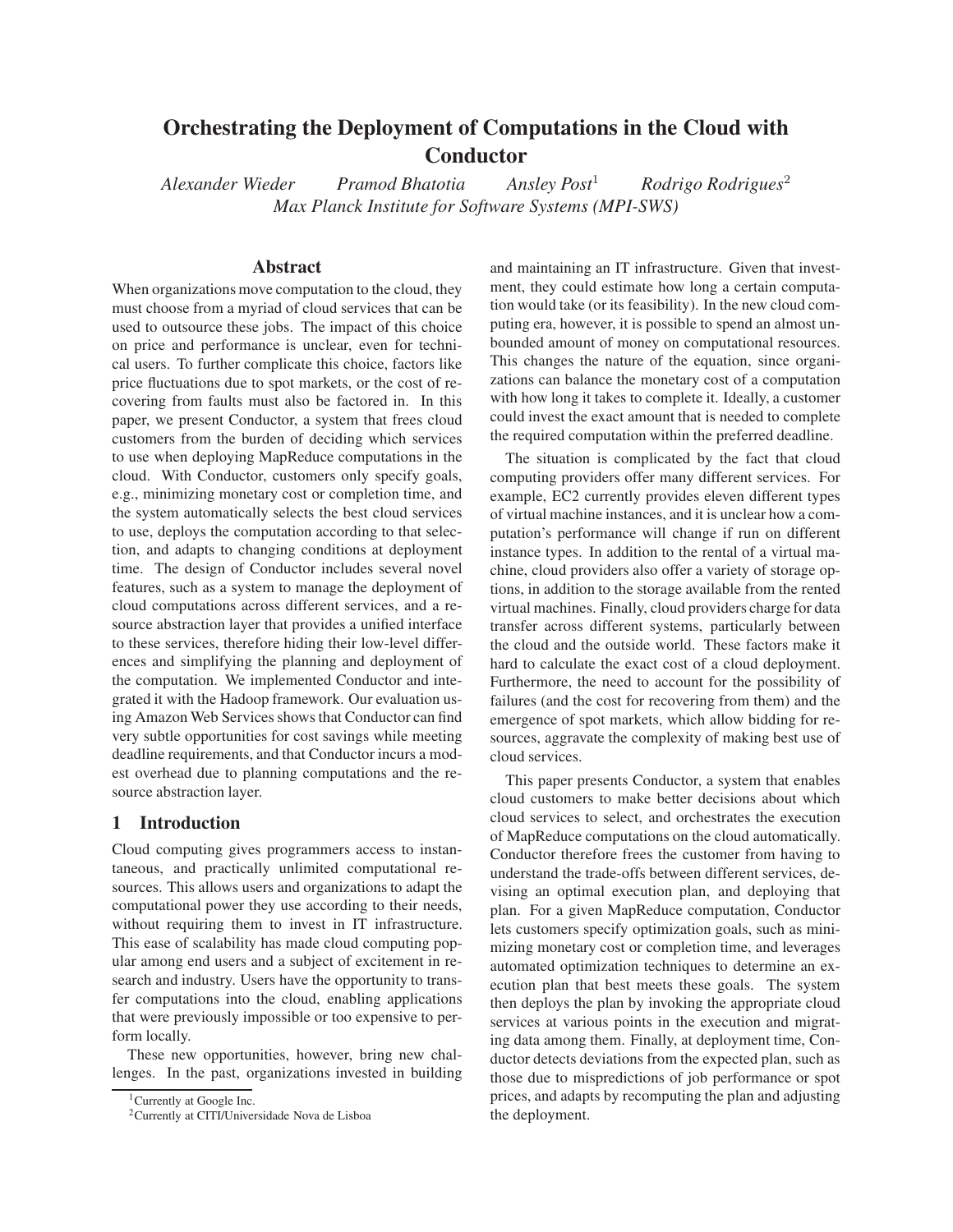The design of Conductor addresses several interesting technical challenges with novel techniques. For example, Conductor was able to cope with the heterogeneity of cloud services, which sometimes combine both a storage and a computation service under the same interface, by designing a resource abstraction layer that separates storage from computation and provides a unified interface to every service of the same class. This abstraction is important to make the planning stage feasible by only needing to consider the generic abstractions offered by the resource abstraction layer. Furthermore, the abstraction layer enables the deployment of computations without the need to worry about lower-level interface details of each specific service.

We implemented a Conductor prototype, which comprises several components: a module for determining the optimal plan for deploying MapReduce jobs, a resource abstraction layer that maps the unified computation and storage interfaces to the suite of services offered by Amazon Web Services, and an extension to the Hadoop framework that interacts with both the planning module and the resource abstraction layer. Our evaluation shows that Conductor's automatic management succeeds in finding and deploying efficient execution plans, and discovers non-trivial opportunities for cost and time savings, while incurring a modest overhead.

The remainder of the paper is organized as follows. In Section 2 we lay out today's challenges when using cloud services and state the goals of our system. In Section 3 we overview how Conductor automates the deployment of computations and in Section 4 we describe how we can formally model MapReduce computations to automatically determine optimal deployment plans. In Section 5 we describe the design and implementation of Conductor, and in Section 6 we present evaluation results with our prototype. We present an overview of related work in Section 7, and conclude the paper in Section 8.

### **2 Problem Statement**

In this section we detail some of the challenges that cloud customers face and describe the goals of Conductor.

#### **2.1 Challenges**

The following are several examples of challenges that arise when deploying a computation in the cloud.

**Service and provider diversity.** Cloud customers must choose among a variety of services with different price and performance characteristics. For example, for its EC2 service alone, Amazon offers eleven different types of VM instances. Furthermore, the diversity of these offerings is increasing, as new providers emerge and existing providers introduce new services.

**Hybrid deployments.** A special case of provider diversity is when cloud customers make use of their own lo-



Figure 1: Specified and measured performance for three different EC2 instance types.

cal infrastructure, which can be augmented by the use of cloud services. Local infrastructures have different characteristics from cloud services, namely that the use of a local infrastructure does not incur additional costs, but provides access to a limited amount of storage and computational power.

**Dynamic pricing.** The pricing for cloud services can vary over time as providers adjust their pricing models, or when new providers join the market. In addition, spot markets for cloud computing services have been recently introduced in EC2, bringing new opportunities and challenges. In particular, customers may try to use predictions of the evolution of spot prices to obtain cost savings, but may also have to adjust their choices at deployment time in case their predictions are not met.

**Mispredictions.** To estimate the cost of alternative deployment strategies, customers need to predict the performance characteristics of different services. This is challenging for several reasons. First, the information that is available about these characteristics can deviate from the performance that is actually observed. To illustrate this, we measured the performance of various types of EC2 instances, and compared it to the estimated performance that Amazon reported in terms of a unit they call  $ECU<sup>1</sup>$ . The results in Figure 1 show a consistently increasing throughput divergence between the projected and measured application performance. Second, the performance characteristics of a given cloud service can vary dramatically over time [20]. For instance, network throughput might drop due to congestion, not only within the data center, but also on the path between the user and the cloud provider. Also, since often multiple virtual machine instances are hosted on a single physical machine, a level of interference among virtual machines that is higher or lower than normal can lead to degraded or improved performance, respectively.

**Faults.** Cloud providers have also started to offer services with different reliability characteristics, for instance, with discounted prices for storage services with

<sup>&</sup>lt;sup>1</sup>For this simple experiment, we use the same setup and application that is used in our evaluation in Section 6, and we configured Hadoop to fully exploit the parallel processing capabilities that each instance type offers.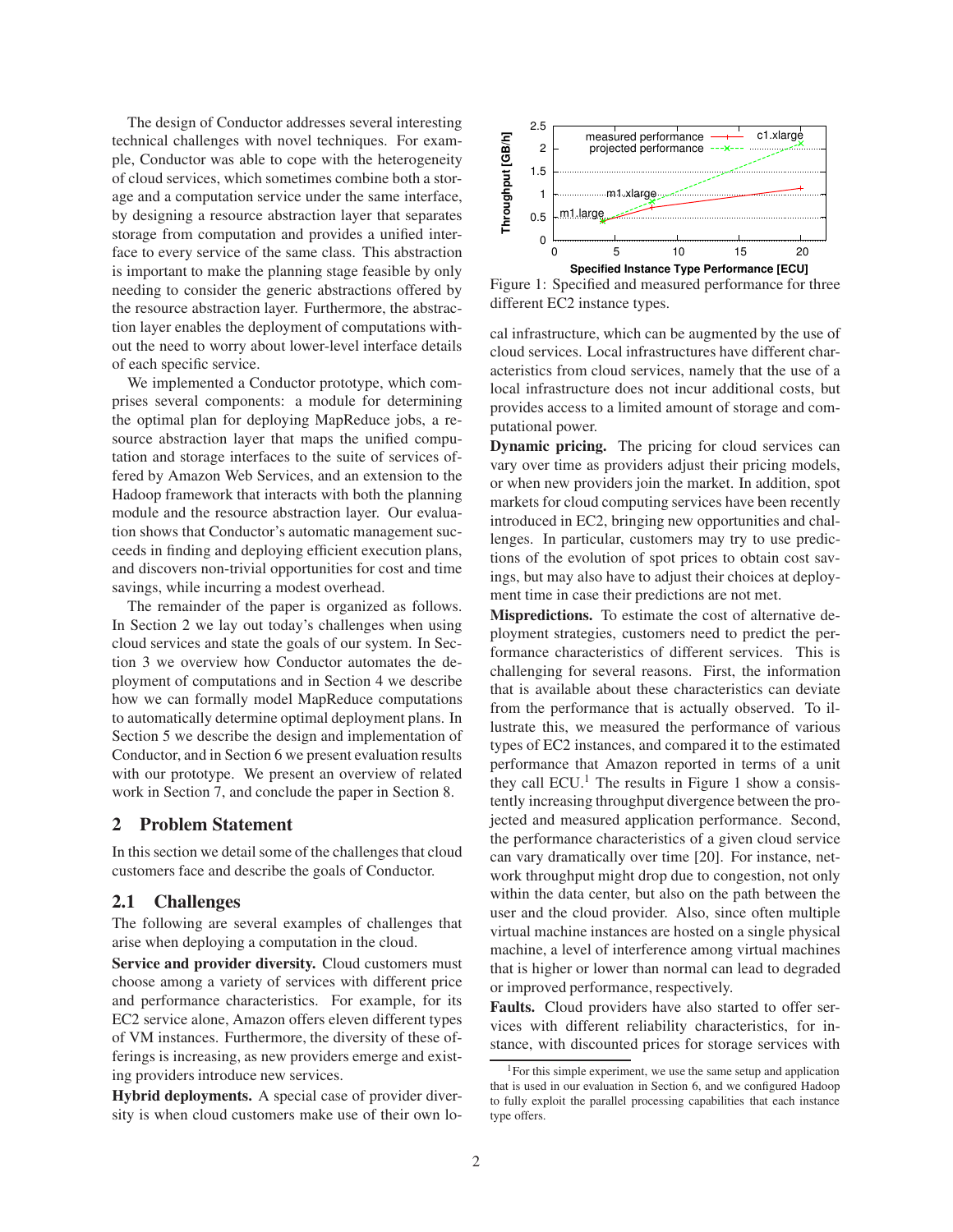lower replication factors. These reliability levels are of particular importance in long-running computations, or computations that store intermediate results in these storage services. An example of this are Pig [13] programs, which compile down to multi-staged MapReduce computations, in which the result of one stage is used as the input to the subsequent stage. In this case, when intermediate results become unavailable due to data loss, they must be recomputed by re-executing all previous stages. Therefore, the cost of this recovery depends on the number and complexity of the previous stages, and generally increases as the computation progresses, making more reliable storage options more and more useful [9].

**Tightly coupled data and computation.** A computation that is deployed on the cloud will make use of several types of resources, namely CPU, storage, and bandwidth. Even though cloud computing providers offer separate services and pricing options for some of these, like storage, most services end up tightly coupling these various categories. For instance, compute services like EC2 associate a virtual disk with each VM instance, which can be used for storage. Also, when performing a computation, one must take into account the cost of transferring the input data to where the computation is performed. This tight coupling complicates the task of deciding which services to use in several ways: it may hide opportunities for making use of resources, such as taking advantage of virtual disks to avoid having to pay for S3 storage, and it precludes simplistic resource management approaches, such as always using the cheapest offering – such a strategy could lead to increasing the overall cost or the completion time, e.g., because of the cost of transferring the data between computation and storage locations.

#### **2.2 Goals**

Our goal is to build a system that overcomes these challenges by automating the process of choosing which cloud services to make use of, and by deploying computations on the cloud according to that choice.

Aside from addressing the aforementioned challenges, the system should ideally meet the following goals.

**Transparency.** Customers should obtain the benefits of the system without having to modify their computations. In particular, they should be able to leverage different types of services without having to adapt their applications to the interface that is provided by that service.

**Efficiency.** The customer should be able specify certain goals like minimizing cost or execution time, and the system should not only find a good solution according to those metrics, but also impose low overheads both in the planning stage and also at deployment time.

**Adaptivity.** The system must be able to react at deployment time to mispredictions or changes in the character-



Figure 2: System overview

istics of the deployment, so that user goals are not jeopardized by these events.

**Flexibility.** As cloud services keep evolving, it should be easy to incorporate new services or modifications to an existing service into the system, to allow customers to rapidly take advantage of them.

# **3 System Overview**

To address the aforementioned challenges and goals, we built *Conductor*, a system that simplifies planning and deployment of jobs on the cloud by choosing which services to make use of, according to customer-defined goals, and deploying computations on the cloud according to that choice. In this section we present an overview of the design of Conductor.

As a starting point, a customer outsourcing a computation provides Conductor with the following input: (1) a computation to be executed in the cloud, (2) a set of cloud services that could be used for executing the computation, and (3) a set of goals to optimize the execution for (e.g., minimizing execution time for a given budget).

Given these inputs, Conductor starts by finding an execution plan that best meets the goals specified by the customer. Once the plan is devised, Conductor deploys and executes this plan, and, if necessary, adjusts it to changing conditions, such as variance in network performance due to congestion or degraded virtual machine instance performance due to interference with other instances on the same physical machine.

At a high level, this functionality is achieved through the following sequence of steps (as depicted in Figure 2).

- 1. Model both the computation and the set of services available from cloud computing providers, their cost, and their performance.
- 2. Automatically determine an optimal execution plan by using a solver.
- 3. Deploy the planned execution and monitor the execution to identify conditions that constitute possible deviations from the original model.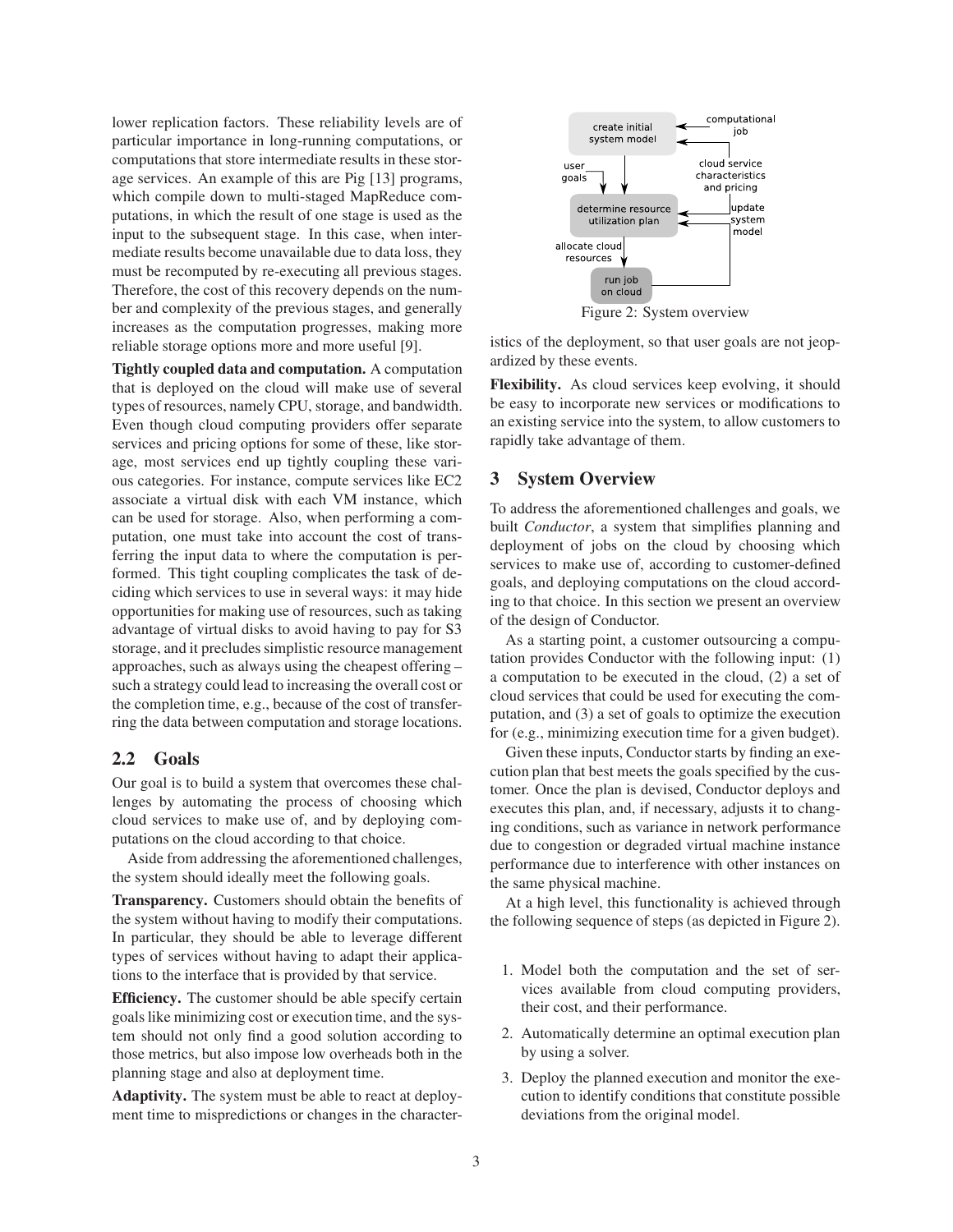4. Upon detecting deviations, feed the new conditions back into the model, compute a new plan, and alter the deployment accordingly.

The next sections detail each of these steps.

### **4 Modeling Computations and Services**

We model computations and the service offered by multiple cloud providers using dynamic linear programming. We chose to use dynamic linear programming because the pricing schemes of cloud services as well as the performance of many data-parallel distributed computations can be expressed as linear dependencies. Furthermore, powerful tools to solve linear programs are available. However, not every computation can easily be modeled using dynamic linear programming, and hence, we had to restrict the domain of our approach. Next, we explain this restriction, and, in subsequent sections, we detail how we model services, computations, and costs.

### **4.1 Restricting Computation Types**

In order to automatically create a linear programming based model for a given job, it is necessary to know what are the individual processing phases, their computational cost, and the data flow patterns among them. Since this is difficult to predict without analyzing the computation, we restrict ourselves to a specific class of computations, namely MapReduce jobs [2]. MapReduce is very generic and has gained widespread adoption, and therefore, by focusing on this model, we cover a very broad and increasingly important set of large-scale computations. Furthermore, MapReduce computations follow a predefined data flow pattern, which makes it feasible to build a generic dynamic linear programming model. Our description assumes the reader is familiar with MapReduce; the original MapReduce paper supplies the necessary background [2].

An alternative to restricting to MapReduce would be to let programmers manually specify these job characteristics, as proposed by other work [5]. Another possibility would be to focus on recurring jobs, where the first run would be monitored to extract the model that would be used in subsequent runs. The core of our system would not have to be changed to accommodate these methods.

# **4.2 Modeling Cloud Service Offerings**

One of the challenges in choosing the best set of services to make use of stems from the fact that each service may coalesce resources of different types, namely storage and computation, which we then need to consider separately when determining the best set of services to make use of. To address this, our model for cloud service offerings breaks down each service into the following three separate types of resources, a subset of which may be provided by that service: computation, storage, and communication. This allows us to have fine-grained control over which services to utilize according to the application needs for each of these resources.

Formally, the model for cloud service offerings considers a set of m distinct cloud services (e.g., Amazon EC2, Amazon S3),  $F_1, ..., F_m$ , that provide a set of resources of different types. The idea behind our model is to explicitly consider the storage and computation capability of each service, and model communication implicitly. This is because, in contrast to storage and computation, communication cannot stand on its own and be allocated independently, but instead always *connects* other resource instances, which can either be storage or computation. Each service is also associated with a certain price that the customer is charged for using it. For a service that has different prices for allocating a resource for the first time and maintaining a resource, we additionally annotate the communication resources connected to that service to reflect this pricing scheme. For instance, a cloud storage service might charge customers for storage capacity consumed in a period of time, and additionally for network traffic and I/O operations when uploading data to (or downloading from) the service. In this case, in our model the storage service is annotated with the timebased storage cost, and the per-use cost is modeled as a communication cost. Modeling the per-use cost is possible in our case since we can precisely control how data upload and download is mapped to individual I/O operations and how much data is transferred in each operation on average. Thus, given the average amount of data transferred per I/O operation, we can translate the peroperation costs to per-byte costs and incorporate them as communication costs in our model.

Conductor generates the model automatically from a description of cloud service offerings that contains information about service cost, performance characteristics and other properties. In Figure 3 we show a simplified example of a service description in a simple, humanreadable XML-based format that Conductor takes as input. These descriptions of public cloud services could be published by the providers themselves or by third parties, while a user would only have to manually specify his privately owned resources (if any).

### **4.3 Modeling MapReduce Computations**

Next, we walk through the successive steps of MapReduce computations to explain how we model them [17]. Unless mentioned otherwise, all variables in our model are positive. We express the execution as a sequence of discrete time intervals such that for each interval  $t$  the model contains the actions (e.g., process or transfer data) that can be performed in that interval. An important prac-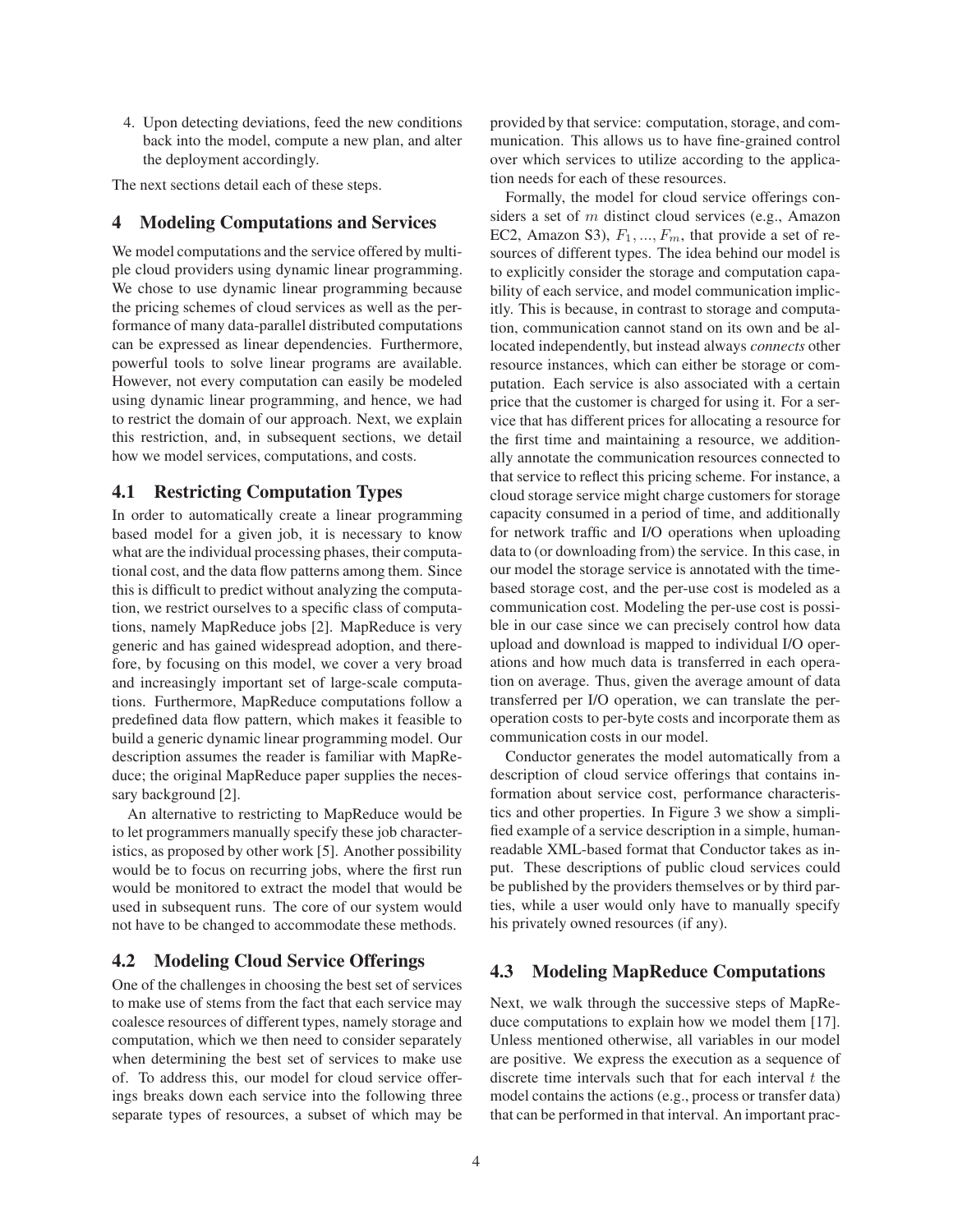```
<resource><property = " name ">
            \langlestring> S3 \langle/string>
     \langle/property>
     \langle property =" c o s t get">
            <d o u bl e> 1 . 0E−6 </ d o u bl e>
     \langle/property>\langle property =" c o s t put">
            <double> 1.0E-5 </double>
     \langle property>
     <property =" c o s t _t _s t o r e "><d o u bl e> 2. 0 8 3 3 3 3 3 2E−4 </ d o u bl e>
     \langle property><br> \langle property = " can_compute ">
            \langleboolean> false \langle/boolean>\langle/property>
     \langle property =" storage capacity ">
            \langle \text{int} \rangle -1 \langle \text{int} \rangle\langle/ void>
\langle/resource\rangle
```
Figure 3: Simplified example of the XML-based description of the S3 storage service.

tical aspect of this model is that, to limit the size of the model that is generated, we always set an upper bound  $T$ on the time to finish the computation.  $T$  is expressed in terms of number of time intervals, which are the granularity of the execution progress. For instance, one interval could correspond to one hour of runtime.

**Input to Map phase.** To execute the *Map* phase, the input data from the source storage has to be uploaded to a storage service in the cloud for processing. The upload is modeled in a time-step fashion for all T intervals. For each interval t, the source storage contains  $source<sub>t</sub>$ amount of data that wasn't uploaded yet and  $upload_{(i,t)}$ denotes the amount of data uploaded from the source storage to the storage service  $F_i$ . All the data uploaded by time t (denoted by  $storeIn_{(i,t)})$  will be stored in  $F_i$ until the execution phase is finished. Data storage and upload is *flow preserving*, which we express by the following constraints:

$$
\forall i, t: source_t - \sum_{i=1}^{m} upload_{(i,t)} = source_{t+1} \qquad (1)
$$

$$
\forall i, t: storeIn_{(i,t-1)} + upload_{(i,t)} = storeIn_{(i,t)} \qquad (2)
$$

The available upload speed can be expressed in the model by adding a constraint that restricts the total amount of data that can be uploaded.

**Data processing.** Next, the uploaded data is processed, and the result is stored. Similar to data upload and storage, we model the actual processing per time interval  $t$ : In interval t, the uploaded data  $storeIn_{(i_1,t)}$  in storage service  $F_{i_1}$  can be processed by a computational service and then the result  $storeOut_{(i_2,t)}$  is stored at  $F_{i_2}$ .

The amount of data that is processed in each time interval  $t$  is bounded by the number of computing nodes that we choose to run during that interval. Also, we can only process input data in the cloud that has already been uploaded. Let  $proc_{(i,t)}$  denote the amount of data which is processed by cloud service  $F_i$  in time interval t. We can therefore represent the constraints for computations as follows:

$$
\forall i, t: \sum proc_{(i,t)} \leq nodes_{(i,t)} \cdot capacity_i \quad (3)
$$

$$
\forall t : \sum_{t'=1}^{t} \sum_{i=1}^{m} proc_{(i,t')} \le \sum_{i=1}^{m} storeIn_{(i,t)} \tag{4}
$$

Here,  $nodes_{(i,t)}$  denotes the number of computing nodes rented in interval  $t$  from computing service  $F_i$ , and  $capacity_i$  denotes the processing capacity of a single node for  $F_i$ .

**Reduce phase.** The *Reduce* phase is modeled in a similar way to the Map phase, except for the fact that we do not need to consider the data upload stage, since the *Reduce* phase takes the result of the *Map* phase as the input. Hence, in our model, in each time-step  $t$  we add possible transitions from the output storage of the *Map* phase  $storeOut_{(i,t)}$  to the input storage of the *Reduce* phase store $In_{(i,t+1)}$ .

With the current formulation, the Reduce phase can start without the Map phase being complete, which is not allowed by the MapReduce model. We enforce that the two phases do not overlap by specifying that the amount of data flowing to the next phase has to be either 0 or the full output data. We specify this property as a linear programming constraint using a *semi-continuous* variable, that can hold either 0 or the full output data size. After combining the two phases, we model the download of the final result from the output storage of the *Reduce* phase by adding transitions to the destination storage.

# **4.4 Execution Cost**

The model must also capture the monetary cost of running the computation. The monetary cost of each phase can be expressed as the cumulative sum of the cost incurred in each interval over time  $T$ . For time interval  $t$ , the cost can be expressed as the sum of the cost incurred for uploading the data, processing the data and storing the result in a storage service. We calculate the cost for each time interval based on the amount of resources consumed per cloud service. For instance, the computation cost in time interval  $t$  is the number of machine-hours used in this interval multiplied by the price per machinehour. Formally, we express the total monetary cost over T as follows:

Let  $y_{(i,t)}$  be the number of units of cloud service  $F_i$ purchased for time interval  $t$ , and let  $b_i$  be the price per unit for  $F_i$ . The total cost  $C$  for such a configuration is

$$
C = \sum_{t=1}^{T} \sum_{i=1}^{m} (b_i \cdot y_{(i,t)})
$$
 (5)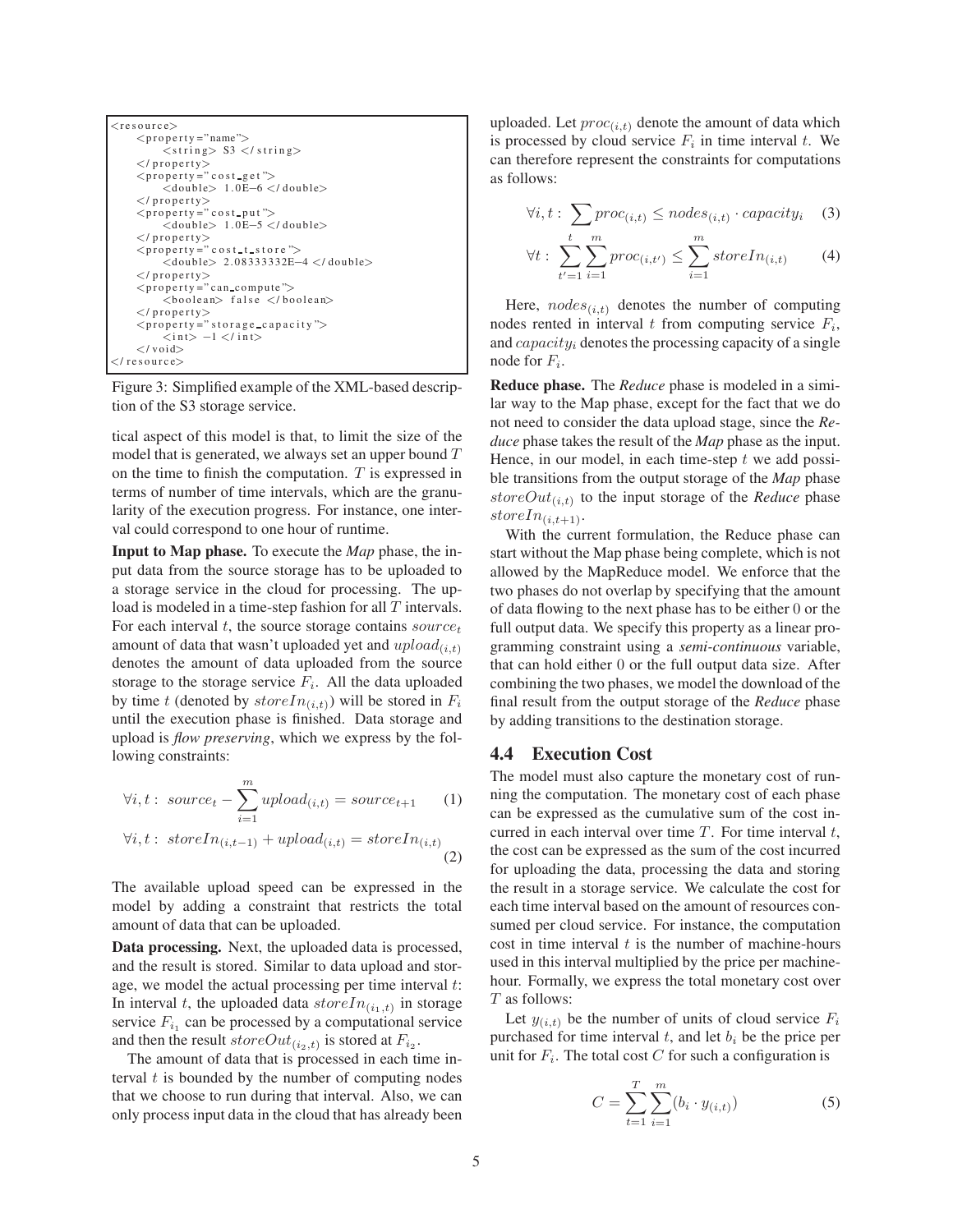Note that this monetary cost, as well as other characteristics captured in our model such as execution time, can be used in the objective function for optimization. Since no negative amount of resources can be purchased, we automatically have the constraint  $\forall i, t : y_{(i,t)} \geq 0$ .

### **4.5 Data Migration**

Since we consider multiple storage services in our model, we may choose to migrate data between them during the execution. We include migration by adding transitions in each time interval t from  $storeIn_{(i_1,t)}$  to store $In_{(i_2,t+1)}$ . These transitions express migrating input data from the storage services  $F_{i_1}$  to  $F_{i_2}$ . Similarly, we add transitions for migrating the output data  $storeOut$  in each time-step. Note that the transitions for data migration go from one time-step  $t$  to the next one  $t + 1$ , rather than staying within the same time step. This allows us to express that data migration is not completed instantly. The cost for migration can be added to the storage cost per time-step.

# **4.6 Resource Overlap**

In our previous explanation of the model, we have assumed that each service provides only a single type of resource, either storage or computation. However, in practice, services can provide both types (and potentially other types) simultaneously. For instance, we can opportunistically store data on the virtual disk of running VMs, leveraging this spare resource at a low extra cost.

Our model accommodates this overlap of resources easily, since it distinguishes cloud services from the resources they provide. Thus, in addition to the pricing and performance characteristics we already specify for each cloud service  $F_1, \ldots, F_m$ , we also specify the quantities of other resources  $R_1, \ldots, R_n$  each of the services offers. For instance, in this model a pure storage service like Amazon's S3 will provide only storage resources while instances of Amazon's EC2 service provide both computation and storage resources.

# **4.7 Dynamic Pricing**

Recently, Amazon started offering spot market pricing, where customers bid the maximum price they are willing to spend to have access to unused Amazon EC2 capacity, thus paying a price tag that reflects the current supply and demand. Furthermore, Amazon allows customers to have access to the history of spot prices, so that customers can try to predict how spot prices will change and develop a bidding strategy.

We thus extend our model to include dynamic pricing in spot markets. Given our model where computations are divided into discrete time-steps, spot prices can easily be incorporated by setting the price of this service in each time-step to an estimated spot price. These estimates could potentially be derived by extrapolating past pricing patterns. In our evaluation in Section 6.5 we leverage a simple method that uses the maximum spot price of the last  $n$  hours as a basis to compute a bid. More elaborate methods [1] or methods for analyzing stock market trends could also be leveraged. However, predicting spot prices is a challenging problem in its own right and beyond the scope of this work. For the sake of simplicity, we assume *some* predictor that can produce estimates for future pricing. Let  $E[b_{(i,t)}]$  denote the estimated price per unit of cloud service  $F_i$  for time interval t. Thus, the modified total cost  $C'$  can be expressed as follows:

$$
C' = \sum_{t=1}^{T} \sum_{i=1}^{m} (E[b_{(i,t)}] \cdot y_{(i,t)})
$$
 (6)

# **4.8 Solving**

For processing the linear program and computing an optimal execution plan, we dispatch the generated linear program to the CPLEX solver. Although the solving time is usually on the order of seconds (see Section 6.6), it is possible that in certain cases CPLEX takes significantly longer to compute the optimal solution. In such cases, a potentially non-optimal, but feasible solution can be found much faster. To avoid long delays on the deployment of jobs submitted by users, instead of waiting for the optimal solution, we bound the solving time to three minutes and use the best solution that was computed so far.

# **5 Job Deployment**

Once Conductor finds an optimal execution plan for a model of a job and available resources, it deploys the plan by instantiating the appropriate cloud services. We next present the design of this component of Conductor.

# **5.1 Programming Abstractions**

The deployment of a computation plan is complicated by the fact that different services may have different storage and computation interfaces, incompatible semantics, or that sometimes storage and computation are bundled together. Conductor overcomes the differences between the services by providing a uniform interface to applications. In particular, Conductor provides abstraction layers for the two basic resource types: storage and computing resources. For services with bundled resources like EC2 instances, the abstraction layers for these two different resource types allow using storage and computation independently. These abstraction layers also enable Conductor to transparently manage the resources according to the execution plan. Furthermore, the abstraction layers hide the complexity of supporting and managing the resources from the application, as depicted in Figure 4.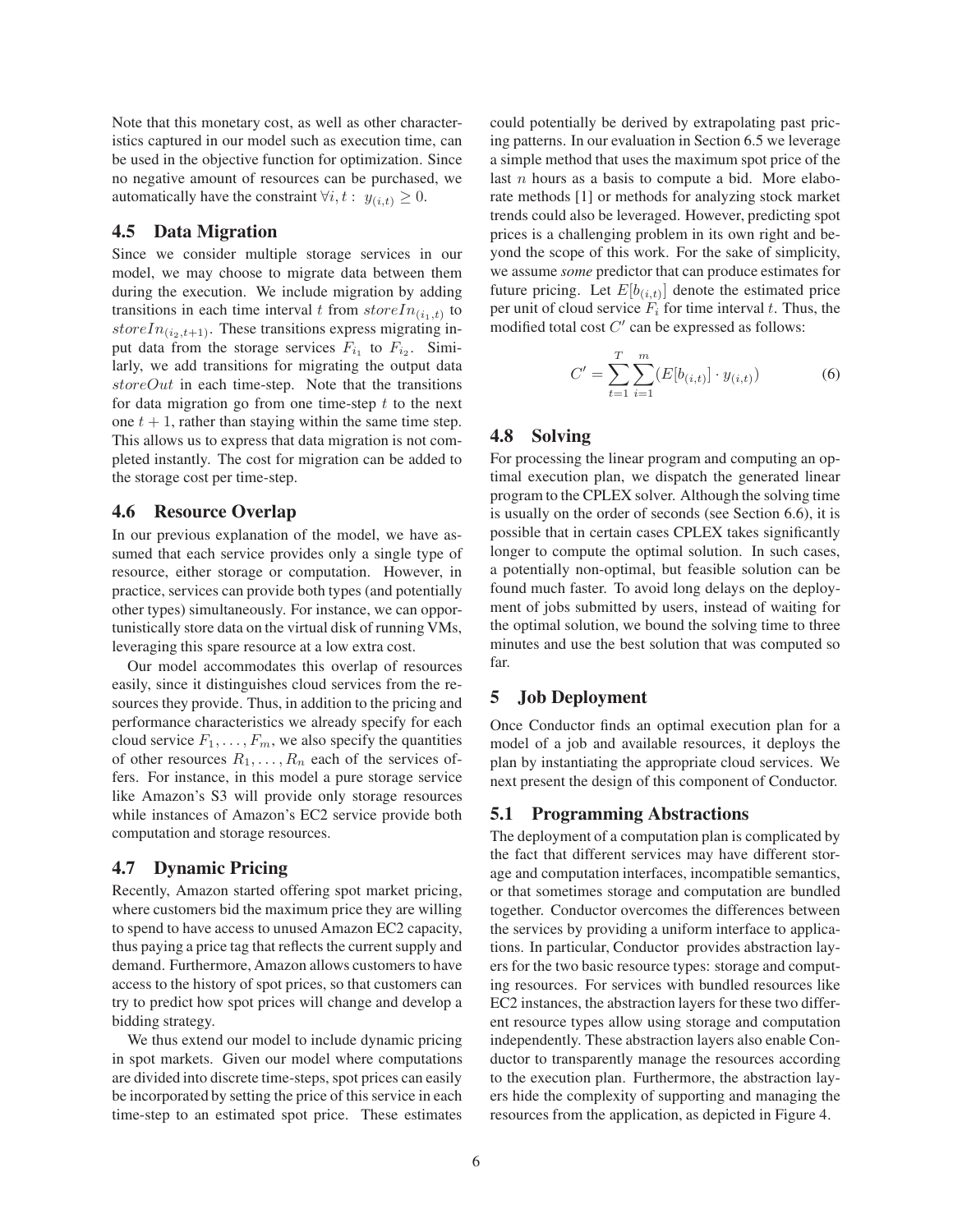

**Storage.** The primary goal of Conductor's storage system is to provide an abstraction layer that enables applications to transparently utilize multiple different storage services as backends, and manage this usage automatically. For instance, by using Conductor's storage system, applications can transparently use both S3 and the local hard disk of virtual machines to store different parts of the data. This storage can be accessed by a client that hides from the user how and where data is stored on the backends.

We implemented Conductor's storage system as a distributed key-value storage service. The key-value interface is generic enough to support other abstractions built on top of it. For instance, there are already multiple file system implementations built on key-value stores [12]. Also, many applications and frameworks, including Hadoop, support Amazon's S3 storage service. Since S3 and Conductor's storage system provide similar interfaces, Hadoop is able to use Conductor's storage system seamlessly.

The central component in Conductor's storage system is the *namenode*, which provides a directory service for data, and manages upload, replication and migration of the data as per the execution plan generated by the controller (described in Section 5.2). The namenode maintains a mapping from file block identifiers to their locations in Conductor's storage system. These location records contain information specific to the storage backend on which a file block is stored. For instance, for a file block stored on a node's local hard disk, the location record would indicate the type of storage and include the addresses of the nodes storing that file block. (We replicate blocks in more than one node for fault tolerance and performance.)

The implementation of each storage backend is specific to the storage services it utilizes, and maps the semantics of each service to the target key-value store semantics. For instance, the local disk storage backend uses a storage daemon running on each participating node. This daemon uses Berkeley DB to store key-value pairs locally on disk. The data stored on each node can be accessed through a protocol with put, get and delete queries. For the S3 backend, in contrast, the client uses the generic S3 client APIs.

To access data in Conductor's storage service through

the uniform interface provided by the storage client, the client first queries the namenode for a set of locations for the data block. In case the namenode returns multiple locations, the client fetches the file block from the closest location (by ping time) using the logic that is specific to the storage backend given in the location record.

As an optimization, when computation and storage components are co-located on the same node, Conductor allows the computation to make use of local storage without going through the namenode. For reading data, this is done by directing requests to the local storage daemon directly, which can either succeed and proceed in a very fast manner, or fail and fall back to the normal read operation, in which case we additionally install a cached copy of the data on the local node. For writing data, the optimized write is always performed locally, and then the namenode is notified so that it can transfer data to the appropriate nodes in the background.

**Computation.** For computation it is more difficult to create an abstraction layer for different services. For instance, it is easy to provide a MapReduce computation service (like Amazon's Elastic MapReduce service) on top of a virtual machine abstraction, but the converse is not true. Since we restrict ourselves to MapReduce computations, our abstraction of a computation resource is an instance that is capable of participating in a MapReduce computation. In particular, we only require that computation resources can be configured and automatically set up to join a Hadoop cluster and participate in MapReduce job execution. This allows us to implement this abstraction on top of different types of services, from low level VM rental to local cluster resources. For instance, in the case of Amazon's EC2, this is achieved by building a pre-configured machine image which is used by Conductor to automatically allocate EC2 instances according to the deployment plan and have them join a Hadoop cluster.

#### **5.2 Job Controller**

The job controller is a central component of the design of Conductor. It orchestrates the job execution by generating a plan to best meet the user's goals and deploying it using cloud services.

After submitting a MapReduce job to Hadoop, a user starts Conductor's job controller to manage the execution of the job. The job controller automatically generates a linear programming based execution model with the given job characteristics and resources available as described in Section 4. The model, together with the user's optimization goals, is then processed by a solver to generate a deployment plan. After the controller receives the resulting plan, it deploys it accordingly and monitors the execution progress. Deployment decisions concerning how to handle and store data (e.g., where and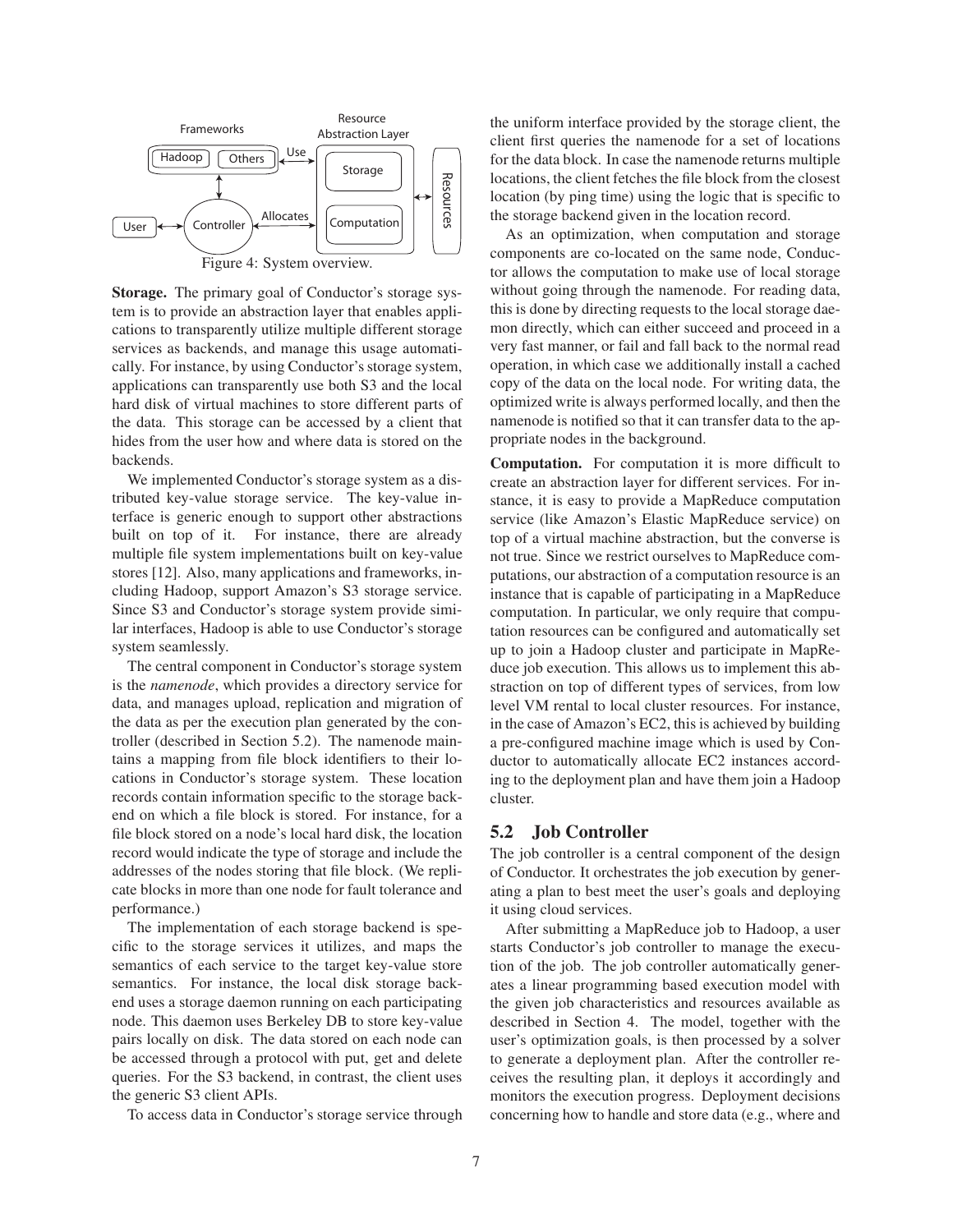when to upload and store what data) are forwarded to the storage service (described in Section 5.1), which then triggers upload and replication accordingly. Deployment decisions about the actual processing are handled by the job controller by allocating the planned number of nodes through a service-specific interface (e.g., in case of EC2, Amazon's AWS client library) and setting them up to join the computing cluster.

In order to allow a seamless interaction between Hadoop and Conductor, we extended Hadoop in several ways, as we explain next.

## **5.3 Hadoop Extensions**

We adapted Hadoop version 0.20.2 to support Conductor's automatic management functionalities.

**Location-aware scheduler.** The original Hadoop scheduler makes decisions that may conflict with the execution plans determined by Conductor, thus resulting in higher cost or performance degradation. In particular, the Hadoop scheduler tries to schedule tasks on the nodes that also hold the respective input data block, and, in cases where locality cannot be exploited, it schedules tasks on non-local nodes and reads their input over the network. This flexible scheduling of tasks conflicts with Conductor, as it may violate the deployment of the execution plan generated by the controller. For example, fetching the input data from a remote site when not specified in the plan could congest network links, hinder other data transfers, or result in transfer costs that were not considered during the optimization phase. Therefore, to accurately deploy an execution plan, we must override the flexible scheduling policies of the Hadoop scheduler. In particular, we ensure by data migration and replication that data is always locally available to the task or stored on a remote location specified in the plan when it is assigned for execution by the scheduler.

The modified scheduler is integrated into Hadoop and we normally run it on a node under the customer's control. To deploy the plan accurately, the scheduler maintains task queues for each computing resource (e.g., EC2) containing the tasks that are runnable for that resource. The scheduler sets tasks runnable when their input data is either stored locally to that resource or on a different storage resource specified in the plan. For instance, depending on the plan, a task is set runnable on EC2 nodes when its input data finishes uploading to EC2 nodes or to the S3 storage service. The scheduler then assigns runnable tasks from the corresponding queues to nodes. This mechanism ensures that during scheduling no actions are performed that were not considered in the plan, which might have negative impact on runtime or cost.

**Storage system.** The second extension to Hadoop is to add support for Conductor's storage system. This support is required for Hadoop jobs to process input data stored on Conductor's storage system and write output data to it. Hadoop supports multiple storage options via *file system drivers* that implement a file system abstraction. In order to make Conductor's storage system usable by Hadoop, we implemented a file system driver that translates file system specific calls (e.g., open, close, read, write) into the key-value store operations (e.g., get, put, delete) that are supported by Conductor's storage system.

In our implementation, we split files into smaller *chunks* that are stored as key-value pairs in Conductor's storage system. Additionally, for each file we store *inodes* that list the chunks that constitute the file content. Our implementation reuses to a large extent the Amazon S3 file system driver, since S3 has a similar key-value storage interface. In contrast to the S3 driver, which does not allow any locality in scheduling tasks, the driver for Conductor's storage system implements the functionality required by the Hadoop scheduler to perform locationaware scheduling. More precisely, we provide methods for the scheduler to retrieve the location of a task's input data, and, based on that information, set it to runnable. The driver also interacts with Conductor's storage system to provide hints about which data block should be uploaded or replicated with higher priority.

#### **5.4 Adapting to Dynamics**

The job controller monitors the execution progress. If the observed performance for a particular resource (e.g., EC2 instances) significantly deviates from the expected characteristics upon which the model and the deployment plan was based, the job controller adapts the deployment by creating an updated model, recomputing the plan, and deploying it accordingly.

In a similar way, Conductor reacts to other system dynamics that might change during runtime, such as dynamic pricing for resources in spot markets. Conductor re-creates a model based on the current system state and the properties of the resources, including the changed ones. Similarly to the initial model, this model is transferred to the solver daemon to determine an execution plan and deploy it.

### **6 Evaluation**

In this section we evaluate our Conductor prototype by using it to deploy several computations on the cloud using Amazon's Web Services (AWS) in scenarios that can be difficult to handle manually or require non-obvious deployment strategies.

Our evaluation tries to answer the following main questions: (1) Can Conductor realize potential cost and time savings when deploying MapReduce jobs, both in cloud-only and hybrid deployments? (2) Can Conductor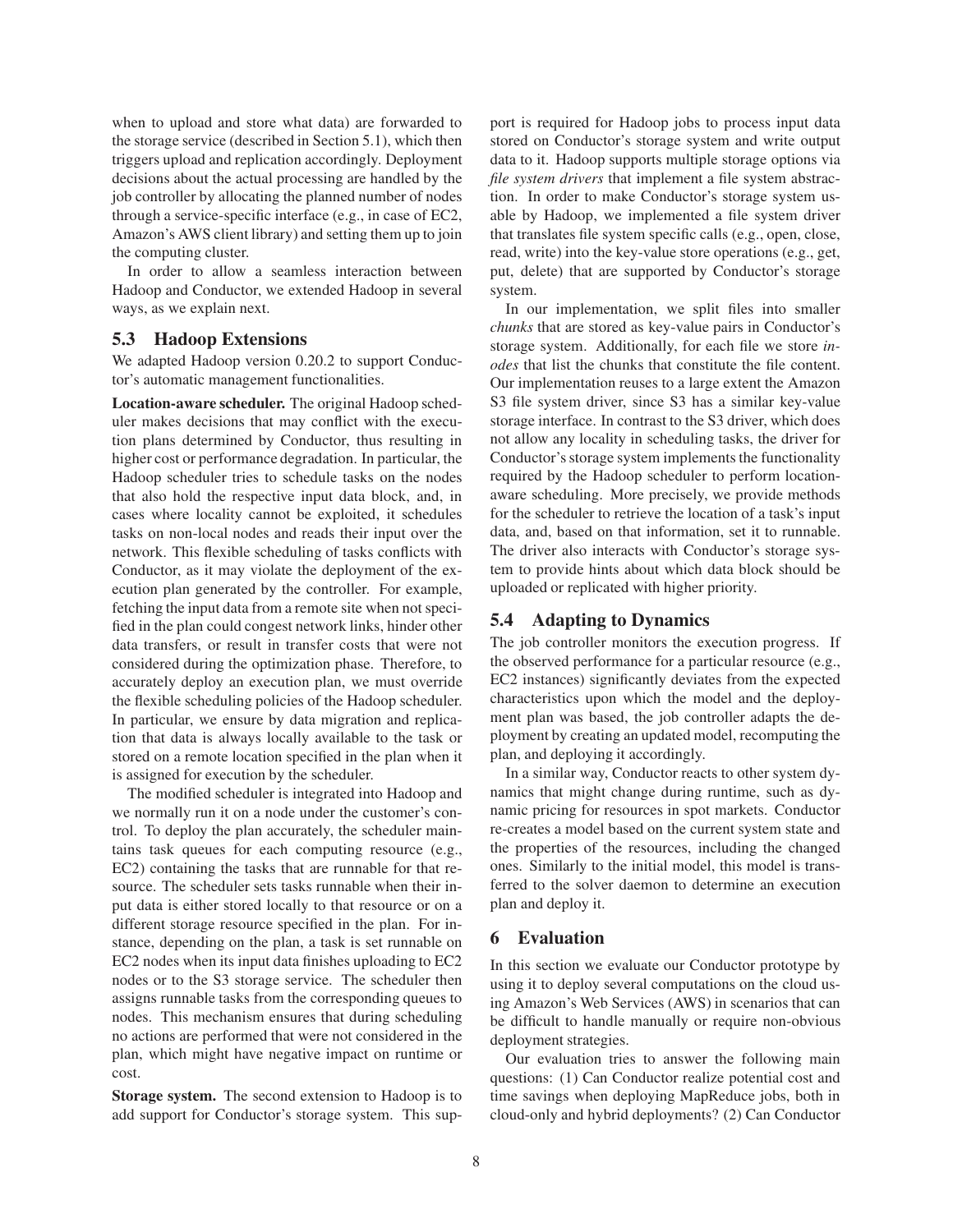adapt to unexpected conditions at deployment time, including the unpredictability of spot market prices? (3) What are the overheads introduced by Conductor?

### **6.1 Experimental Setup**

In all experiments, the plan generated by Conductor exclusively makes use of large instances (m1.large) for processing on Amazon's Elastic Compute Cloud (EC2). These instances are equipped with 7.5GB of memory, a 850GB virtual hard disk, and 4 EC2 Compute Units, where one Compute Unit is equivalent to a 1.0-1.2GHz AMD Opteron or 2007 Intel Xeon CPU. In addition to the large EC2 instances, we also allow Conductor to use extra large EC2 instances (m1.xlarge). However, in the scenarios we consider, the extra large instances are never chosen in the generated deployment plans since they offer a cost-performance ratio that is slightly worse than for large instances. For hybrid deployments, we additionally use a local cluster of five machines, each equipped with an AMD Athlon64 dual core CPU running at 2GHz and 2GB of memory. Additionally, some experiments make use of S3 for storage.

The application we use for our evaluation is a k-means clustering analysis. We use the k-means clustering implementation in MapReduce that is available as part of the Apache Mahout package. The input to the job consists of 40 million randomly generated points, summing up to 32GB of data. Additionally, we use a set of 10 thousand reference points for the clustering process. For this application, the large EC2 instances we used and our local cluster nodes both achieved an average processing throughput of 0.44GB/h per node. Our approach can be applied to other applications and resources as well when their characteristics are specified.

Unless mentioned otherwise, the network bandwidth between the customer and the cloud is set to 16MBit/s (2MB/s) and the client has a predetermined deadline for job completion of 6 hours. In all experiments, the input data and the Hadoop Jobtracker were located on a node in our local cluster, and the output was also downloaded to our local cluster. We used the prices of Amazon's AWS as of July 2011. For tracking the cost of cloud resource usage in each experiment, we instrumented our prototype implementation to account for all operations over cloud resources. We chose this internal accounting approach over Amazon's accounting because it enabled us to track the per experiment cost and at a much finer granularity.

# **6.2 Savings in Public Clouds**

First we evaluate Conductor's ability to deploy an execution plan that realizes potential cost and time savings in a scenario where the customer deploys a computation entirely on the cloud.

In this scenario, the customer has several options for

deploying the computation using AWS, which we test in our experiments:

- *Hadoop S3.* Upload data to S3 and then instruct a Hadoop cluster running on EC2 instances to access data directly from S3.
- *Hadoop upload first.* Upload data directly to single EC2 instance running HDFS. Upon completion, start more EC2 instances to join the cluster and use HDFS for inputs and outputs.
- *Hadoop direct.* Set up the HDFS cluster on the client side, and instruct the EC2 instances to read and write to this HDFS cluster.

Interestingly, all of these options are described in the Hadoop or AWS documentation, which further strengthens our motivation that there often does not exist a clear choice of how to deploy computations in the cloud.

Figure 5 shows the monetary costs for different deployment options and Figure 6 shows their overall job completion time. The first four bars compare Conductor's cost and performance to the three deployment options listed before. In this case, Conductor determined it should only use EC2 instances for storage, and the adequate number of EC2 instances to be 16. Therefore, in the *Hadoop direct* run, we also use 16 EC2 instances. For the two configurations with a distinct upload phase before processing, we use 100 EC2 instances. In the runtime comparison in Figure 6, *streamed processing* denotes the combined time required for processing the data and retrieving it from the respective storage as it is consumed, without a distinct upload phase.

From these results we make two main observations. First, that the total cost and completion time can vary significantly between the different deployment options. For certain deployment options (e.g., *Hadoop S3*) the service pricing models can result in an unexpectedly high total cost. In the case of *Hadoop S3*, the actual processing was finished in little more than one hour, but two full hours are charged for each allocated instance, resulting in a total cost roughly two times higher than for the other options. The second observation we make is that Conductor succeeded both in obtaining a cost that is very close to the cheapest alternative, and in meeting the required completion deadline. Note that the fact that Conductor only performs slightly worse than the fastest alternative is a positive outcome, given that we are comparing the performance of our implementation mostly driven by a single graduate student with Hadoop's highly optimized production code. We analyze the main overheads introduced by Conductor later in the evaluation.

Another advantage of Conductor is that it not only helps determine the best deployment scheme but also helps choose the right deployment parameters, which may be even more difficult to set than just determining, e.g., whether to use S3 or not. To show this, we validate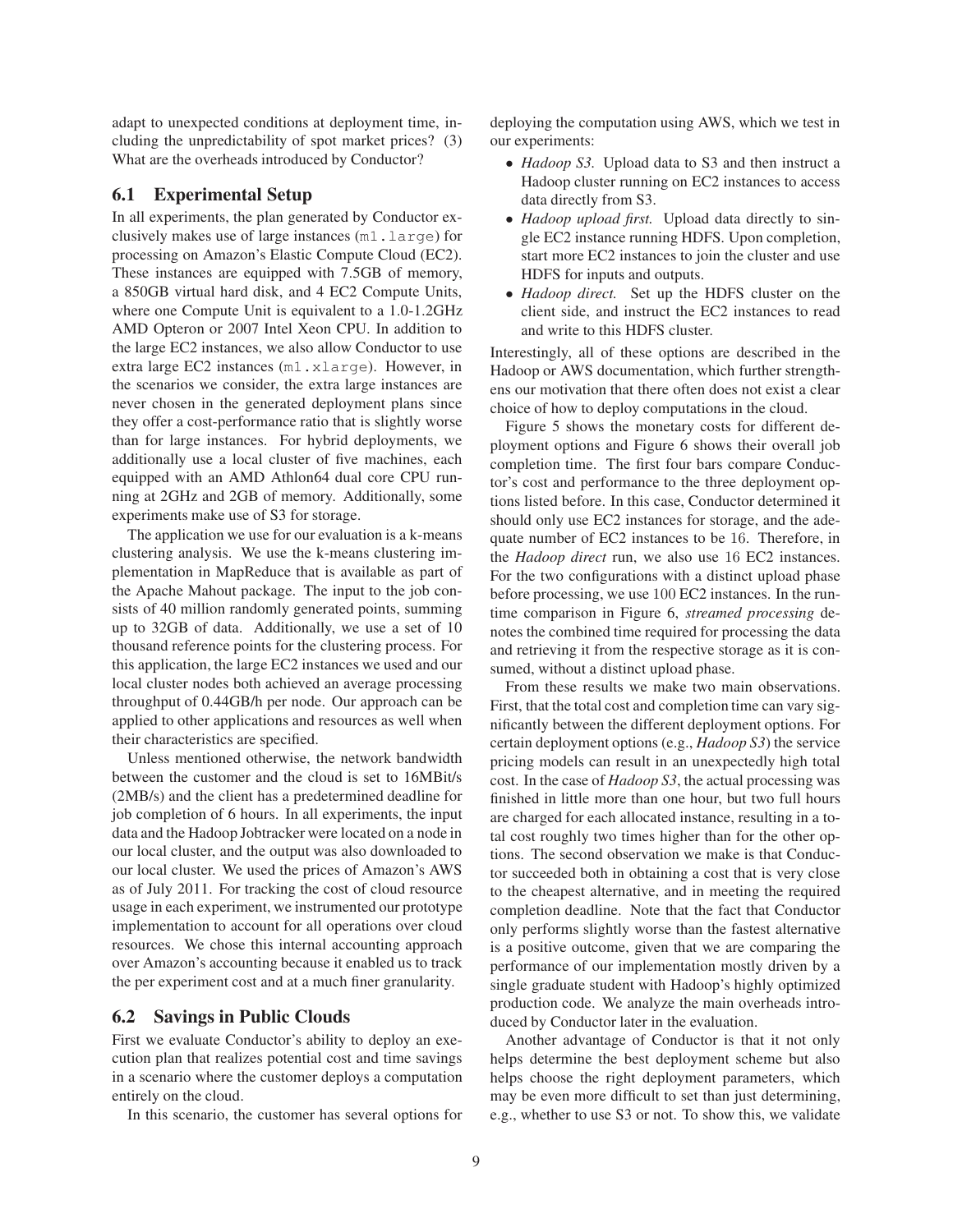

Figure 5: Monetary cost for running the job for various deployment options solely in the cloud.



Figure 6: Job completion time of various deployment options solely in the cloud.

whether Conductor made a good decision regarding the number of EC2 instances to reserve. Therefore, we reran the experiment with five more and five less EC2 instances than those chosen by Conductor (11 and 21 instances, respectively). The results are shown in Figure 7. These show that slightly increasing and slightly decreasing the number of EC2 instances that are allocated leads to either a cost increase or missing the deadline, respectively. This validates our points that understanding the characteristics of all possible deployment options and making the right choice for a particular application scenario can be challenging, and that Conductor performs this choice automatically while incurring in modest overhead.

While this first experiment already shows some challenges in deciding which cloud services to use, Conductor still ends up resorting to one of the three deployment possibilities we had considered initially. In the next experiment we intentionally designed an even more challenging scenario where multiple different services have to be used at different times to minimize the monetary cost for the execution. To highlight this, we slightly modify the job parameters to use an upload bandwidth of 8MBit/s and a smaller set of reference points such that large EC2 instances process the input at a rate of 6.2GB/h per node.

The experimental results in Figure 8 show that neither storage option yields optimal results when used alone. Instead, the minimal cost is achieved when a mix of S3 and EC2 storage is used for storing different parts of the data at different points in the execution. In this particular example, Conductor first uploads roughly half of the in-



Figure 7: Monetary cost and runtime impact of deviating from the optimal deployment scheme in a cloud-only scenario.

put data to the S3 storage service, and later the remaining data is uploaded to EC2. Once an EC2 node is allocated, it starts processing the input data that was previously uploaded to S3 and the data is uploaded in parallel to an EC2 node. This utilization plan, in contrast to using only S3 or EC2 for storage, makes the best use of the EC2 nodes and the S3 service to achieve a lower monetary cost. This non-obvious resource utilization plan, which would be difficult to determine manually, is found and deployed automatically by Conductor, thanks to both the modelling and optimization phase and the use of resource abstraction layers that allow for seamlessly using the two types of storage in combination.

While Figure 8 only shows modest cost savings when compared to one of the simpler options (storing all data on S3), we point out that the cost savings for a combined solution can be much higher, since (1) the percentage gains we illustrate in the experiment increase with the input data size, and (2) these effects are also sensitive to variations in the pricing structure. Since we did not consider larger data sizes in our experiments due to financial and experiment duration constraints, we determine the potential cost savings analytically, by assuming a different input size and pricing structure. The analytic results in Figure 9 show what happens when we assume S3 storage costs are ten times higher and scale up the input size to 64, 128, and 256 GB. These results show that hitting the sweet spot for utilizing different cloud services has an increasing impact on monetary cost as data size increases, reaching savings of about  $1/3$  of the cost for an input of 256 GB.

Note that the optimal fraction of data to store on EC2 when considering 32GB of input data is higher than the optimal fraction when considering larger input data sizes. This effect results from the accounting granularity of EC2 instances: since allocated node-hours are rounded up for billing, Conductor does not immediately shut down allocated instances after the computation is finished, since they are billed until the next full hour anyway. Instead, these instances are used for storage. For larger input data sizes, these rounding effects have much less impact and instances are mostly used for computation and storage simultaneously.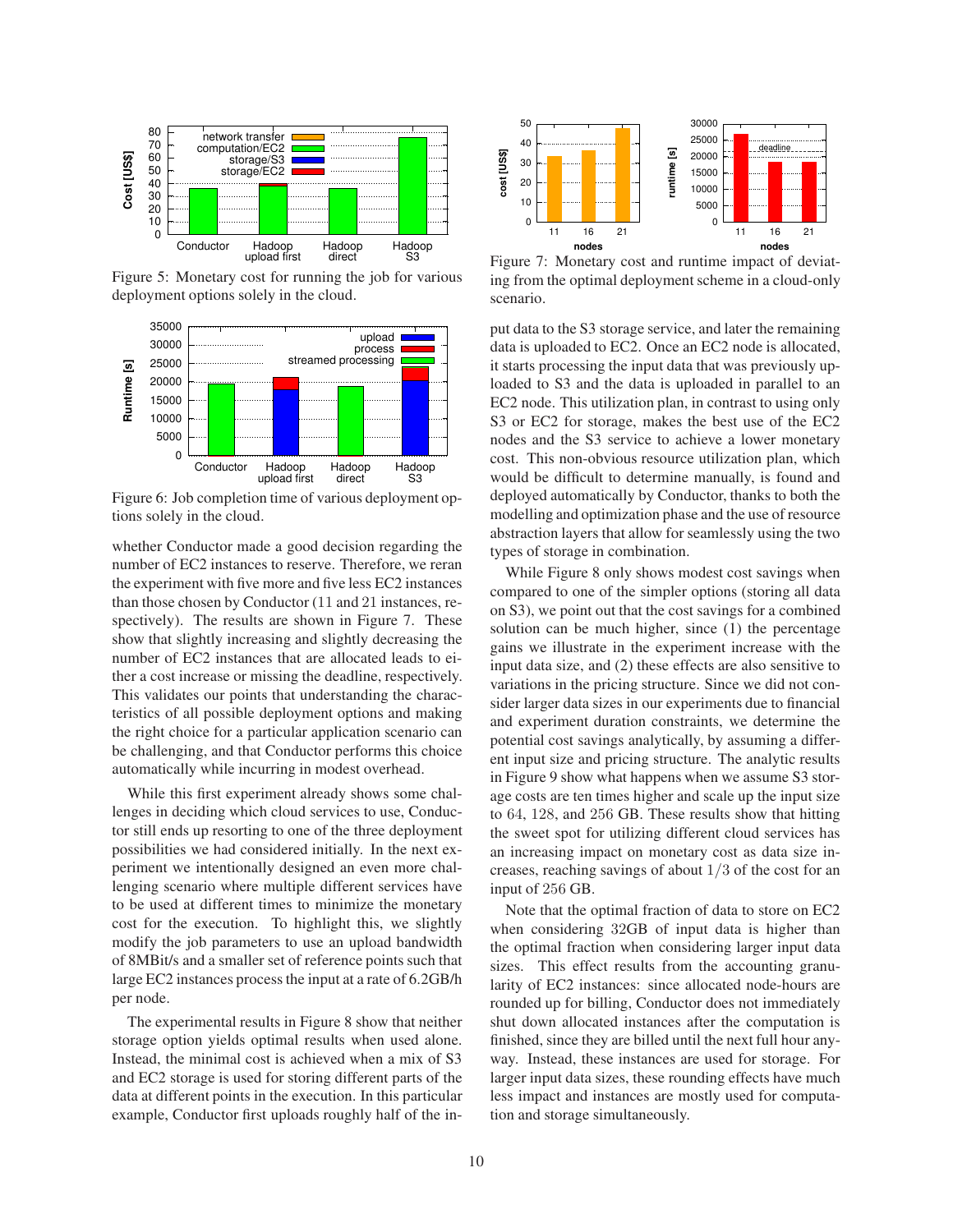

Figure 8: Total job cost depending on where the 32GB of input data is stored. A fraction of 1 (0) stored on EC2 denotes that all input data is stored on the virtual hard disks of EC2 nodes (on the S3 storage service). Conductor determined that in this scenario costs are minimized when roughly two thirds of the data is stored on EC2.



Figure 9: Total job cost depending on where the input data is stored. A fraction of 1 (0) stored on EC2 denotes that all input data is stored on the virtual hard disks of EC2 nodes (on the S3 storage service). Conductor determined that in this scenario costs are minimized when roughly 50% of the data is stored on EC2.

# **6.3 Savings in Hybrid Clouds**

The next experiment determines whether Conductor can realize potential cost and time savings in a scenario where the cloud customer can make use of a local cluster for some of the processing, but this capacity is not enough to meet the prescribed deadline. This local cluster is modeled as just another provider (which is the user himself) that offers a single instance type (which is the machine type in the local cluster). To account for the limited size of the local cluster, we enforce a constraint in our model that limits the number of instances that can be rented.

In this scenario, Conductor determined that data should be stored on EC2 instances, and decided that the right number of EC2 instances to allocate was 16 to meet the deadline of 4 hours. In Figure 10 we show a cost and runtime comparison with an HDFS-based deployment that also allocated 16 instances. The results show that, even if the user managed to guess the right number of instances to allocate, the results that are obtained are very similar to the ones achieved by Conductor. Furthermore, Figure 11 shows what happens if the user under-



Figure 10: Monetary cost and runtime for running the job with Conductor and Hadoop when leveraging local resources.



Figure 11: Monetary cost and runtime impact of deviating from the optimal deployment scheme in a hybrid scenario.

estimates or overestimates the number of EC2 instances to allocate. Again, this could lead to either an increased cost, or to missing the deadline.

### **6.4 Adapting to Performance Variations**

In this section we present our experimental results to demonstrate how Conductor can adapt to dynamics during application runs.

In this experiment we wrongly assume a processing speed of 1.44GB/h per node when the actual speed is 0.44GB/h. Such a difference between predicted and actual processing rates may result from wrong estimates by the user, but also due to the heterogeneity in cloud node performance [20]. Figure 12 plots the number of allocated EC2 instances and total completed tasks throughout the job execution. In the initial deployment plan, Conductor used 3 EC2 nodes in the first hour of execution and 5 EC2 nodes from the second hour on. This number of nodes would be sufficient to finish the job if the processing speed per node would indeed be 1.44GB/h. After one hour, the job progress monitoring revealed the misprediction, which caused Conductor to update the model and recompute the deployment plan. The new plan is unchanged for the first hour (corresponding to the past execution) but uses 16 EC2 nodes in the second hour and then 18 EC2 nodes from the third hour on. With this updated deployment plan, the job can be finished before the deadline even though the initial plan would have led to missing that deadline. Similarly to performance over-estimation, Conductor can react to underestimation by adapting the deployment and reducing the number of EC2 instances to use.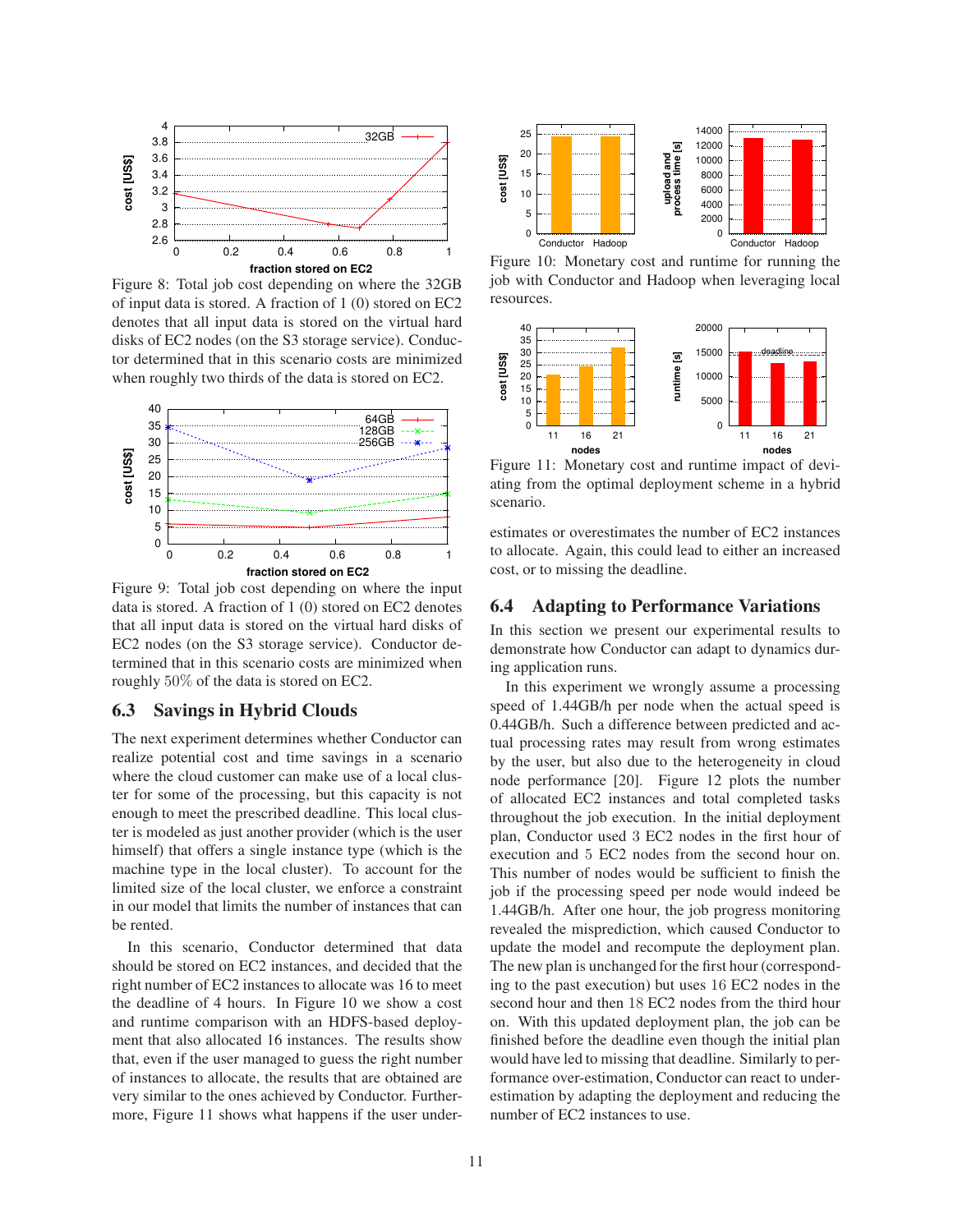

(a) Instance allocation in initial and updated deployment plan.



(b) Job progress in initial and updated deployment. Figure 12: Job progress and Node allocation with initial and updated deployment plan.

# **6.5 Adapting to Dynamic Pricing**

Next, we evaluate through simulations the monetary savings from integrating Conductor with spot markets.

To drive spot market prices in these experiments we initially intended to use only the EC2 spot price history from AWS. However, we realized that the history of these spot prices did not exhibit any diurnal patterns, as can be seen in Figure 13. As more providers enter the market and spot markets attract more customers, we expect the price to more closely reflect data-center utilization and resource demand, and hence become more predictable. Therefore, we decided to include a second data set in our evaluation for which history can be used as a reasonable predictor. For that purpose, we use the spot price history from an electricity market. This data had to be slightly adapted, namely to make values non-negative (electricity spot prices can be negative), and also to keep the values below the normal price of EC2 instances.

In Figure 14 we present our simulation results for cost savings with Conductor when using spot instances in different settings. In *regular*, only regular instances (without dynamic pricing) are used. In *aws* we use the original spot price history for Amazon's EC2 instances, while in *el* we use the synthetic history generated from electricity prices. *-opt* denotes the cost in an optimal deployment case where Conductor can exactly predict spot prices. In the *-pX* settings Conductor uses a simple predictor that uses the past  $X$  days of spot pricing history to derive a price prediction. With *-p0*, the predictor assumes the current spot price will not change.

A first observation from these results is that allocating



(a) Synthetic history generated from electricity spot market.



(b) Original history for AWS EC2 instances.

Figure 13: Spot price histories for AWS EC2 instances of type m1.large

EC2 instances on the spot market can reduce the total job cost compared to allocating regular instances. The average cost savings in both settings range between 50% to  $60\%$  – a significant reduction.

A second observation is that the use of a trivial predictor (*p0*) is highly effective in both spot markets, achieving close to optimal cost savings. As the predictor becomes more sophisticated by incorporating more information from the recent past, there are slight improvements when using the electricity prices, namely in reducing the standard deviation of the final cost. Thus in this case the planner can efficiently leverage historic spot data. However, when considering the less regular AWS trace of spot prices, the use of more information from the recent past causes the total price and the standard deviation to go up. This is because there end up existing more situations where the plan decides to wait for a better spot price and at deployment time ends up waiting in vain.

# **6.6 Overheads**

**Storage layer performance.** We compare the performance of the storage layer offered by Conductor to other storage options in Hadoop, namely HDFS and Amazon's S3. We measure throughput in our experiments, since this is the most important performance metric for MapReduce workloads. We do so by copying 32GB of data (consisting of 64MB files) to the corresponding storage service. To allow for a fair comparison to S3, we ran the measurements on large EC2 instances, where the network bandwidth to S3 is higher, instead of on our cluster nodes.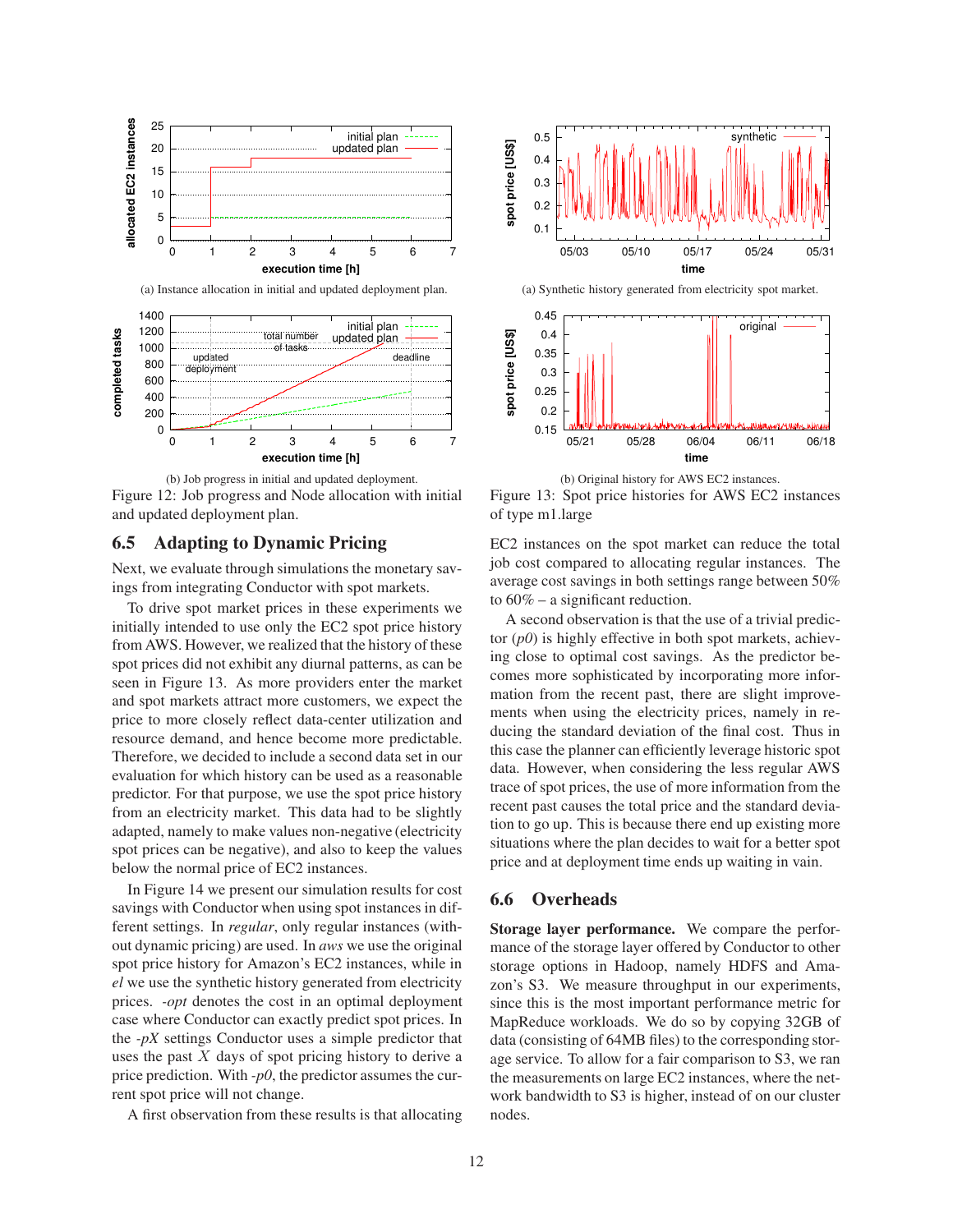

Figure 14: Average total job cost in different simulations.

Conductor's storage service and HDFS were configured with a replication factor of three, and all four nodes were either used as datanodes for HDFS or ran a storage slave for Conductor's storage. In all cases, the data was read from an Elastic Block Store volume. We considered two options for copying the data onto S3: using the integrated S3 support of Hadoop and using s3cmd, and a dedicated S3 command line client. The reason for also considering a separate S3 client is that we found a significant performance gap between these two options that cannot be attributed to the S3 storage service, but rather to client implementation specifics: the S3 client integrated into our version of Hadoop used SSL data transfer to S3 by default, which significantly decreased performance.

The results presented in Figure 15 show that the highest throughput was achieved with Hadoop's HDFS. Conductor's storage service exhibits roughly 25% lower throughput than HDFS in our experiments and performs comparably to S3 when using s3cmd. The measured throughput of S3 when using Hadoop directly is significantly lower than using s3cmd.

The high performance of HDFS was not particularly surprising to us, as HDFS has been actively developed for several years and significant effort has been put into performance optimization. In contrast, in our prototype the main focus was an abstraction layer that could utilize several other storage services. Therefore we believe we introduce an acceptable throughput overhead.

**Modelling and Solving.** Creating a linear programbased model consisting of all possible actions that could be taken for a MapReduce program and determining an optimal plan are presumably expensive operations. However, in our prototype it turned out that the model creation is very cheap. For all scenarios we considered in our evaluation, the model creation took less than 1 second on a desktop machine with an Intel Core 2 Duo CPU at 3GHz and 4GB RAM. Computing an optimal execution plan from such a model was significantly more ex-



Figure 15: Performance comparison of different storage options.



Figure 16: Model solving time for different input sizes and available resources.

pensive. In our experiments, we used the CPLEX 11.2.1 optimizer for that purpose. We ran CPLEX on a node equipped with 8GB of RAM and an AMD Opteron dual core CPU running at 2.6GHz. We configured CPLEX to terminate when a solution is found that is at most  $1\%$  off the optimal solution.

Figure 16 depicts the solving time for various input sizes and different resources that are available to run the job. EC2-only means that we assume to have only EC2 available for both computation and storage. In S3+EC2 we also allow the use of the S3 storage service and in EC2+S3+local we can additionally use a local cluster for storage and computation. The results show that the solving times are acceptable, and that adding more features to the model roughly doubles the solving time. Furthermore, we can see that the input data size directly influences solving time. This is because the input size has an impact on the model size (since the input size, together with processing speed and upload speed, gives a lower bound on execution steps to include in the model), which then implies an increase on solving time.

# **7 Related Work**

Our work builds on contributions from several different areas, which we briefly survey.

**Resource Management.** Automatic resource management has been studied in other contexts. For example, operating systems automatically allocate resources; cluster resource management systems have been proposed [3, 7]; and resource management in Grid computing has also been studied [10, 15]. In cloud computing,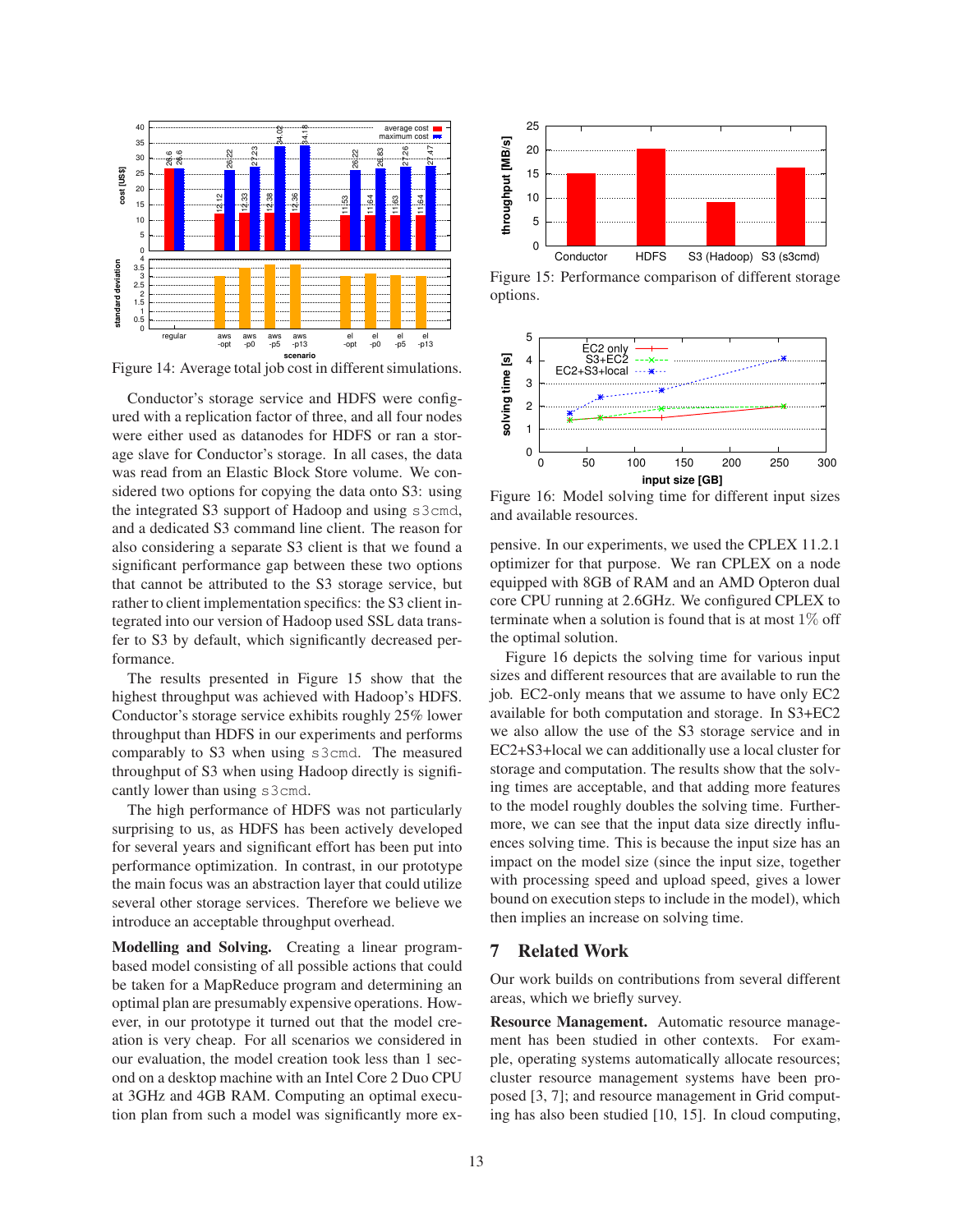resource management presents new challenges that are not addressed by previous work. Namely, as opposed to clusters and grids, a cloud computation has access to infinite resources but must pay an increased marginal cost for each resource it uses. Our system takes these distinguishing features into account, and modeling them is one of the primary challenges of this work. A recently proposed system called Mesos [6] allows different cluster computing frameworks to share a static commodity cluster to improve utilization and reduce data redundancy. Mesos employs a scheduling mechanism in which resources are offered to the different frameworks, and each framework can decide which resources to use and how to use them. Besides targeting a dynamic cloud setting, Conductor differs from Mesos by considering job deployment at task-level granularity, taking into account user-provided optimization goals and the costs of the ondemand cloud resources.

**Scheduling.** There is a significant amount of research in scheduling jobs in the context of distributed execution frameworks. Quincy [7] is a fair scheduler for scheduling concurrent distributed jobs with fine-grain resource sharing for Dryad. Late scheduler [20] overcomes the performance degradation due to straggler tasks in Hadoop for heterogeneous environments. Delay scheduling [19] strikes a balance between data locality and fairness by employing a lazy approach for scheduling jobs to maximize the locality. The most fundamental comparison point is that Conductor must consider the dynamic allocation of cloud resources as an additional dimension in the scheduling problem, while the aforementioned work can simply assume a static set of resources.

**Optimization.** Many systems require decisions to be made at runtime from a large set of possible alternatives. Therefore, optimization techniques have been employed to select the best choice dynamically. For example, Rhizoma [18] proposed automating resource allocation for generic applications. Rhizoma uses a specification of resources and maximizes the utility for an application. Although Rhizoma uses cloud computing as motivation, the application they describe is a publish-subscribe system deployed on PlanetLab, where the challenge is to find well-connected, lightly loaded nodes. Unlike Rhizoma, our proposal is geared towards deploying computations on the cloud, without requiring the specification of application resource requirements. We model the problem of cloud resource allocation as a linear program. Modeling other problems in such a way has been done in a variety of fields including systems research [8]. Similarly, a recent proposal [14] seeks to shift computations among multiple data centers based on changing electricity prices in the spot market. Conductor's approach is related, but addresses a different problem of making the best possible use of a diverse set of cloud resources for a specific

type of computation, for which a runtime model can be derived automatically. Our own short position paper [16] described high level ideas, which are incorporated in this work, but did not present a complete system.

**Hybrid deployment and spot markets.** With the advent of public and private cloud infrastructures, there is a demand to utilize both of them. CloudWard Bound [5] makes a case for the hybrid deployment of multi-tier enterprise applications where the infrastructure is partly hosted on-premise, and partly in the cloud. For a given application, CloudWard Bound can suggest deployment plans that leverage cloud resources for some application components, obey user-provided privacy policies and satisfy application latency requirements. In contrast, Conductor focuses on a distributed bulk data-processing framework where it can manage the deployment of processing tasks for individual jobs. Conductor's deployment plans need to consider the varying resource requirements jobs can have throughout their execution, which is less relevant in the context of long-term deployments of enterprise applications that CloudWard Bound targets. Furthermore, data privacy is not the focus of Conductor.

Dynamic allocation of spot instances for MapReduce computations has also been proposed recently [1, 11]. In contrast, we focus on the broader problem of trying to incorporate multiple providers of potentially diverse resources (both from regular and spot markets) to determine a globally optimal resource allocation plan.

**Resource exploration.** The availability of multiple machine types raises the question of how the different machine characteristics will impact application performance. Accurately predicting application performance when low-level characteristics are known is a challenging problem that has been studied in the past [4]. We consider the problem of resource exploration to be complementary to our work; our approach could directly benefit from resource exploration techniques since we can leverage them to automatically predict the performance characteristics of different resource types.

#### **8 Conclusion**

In this paper we motivated and presented the design of Conductor, a system that assists cloud customers in choosing the right set of resources to use when running cloud computations. Conductor takes the burden of manual choice and optimization away from the customer, by automating the selection process and providing mechanisms to utilize different services seamlessly. This automation and flexibility allows the customer to state high level goals about price or performance, rather than having to make low level resource selection decisions.

Conductor requires users to specify simple high level goals, and a small amount of information about the MapReduce computation, and then uses optimization